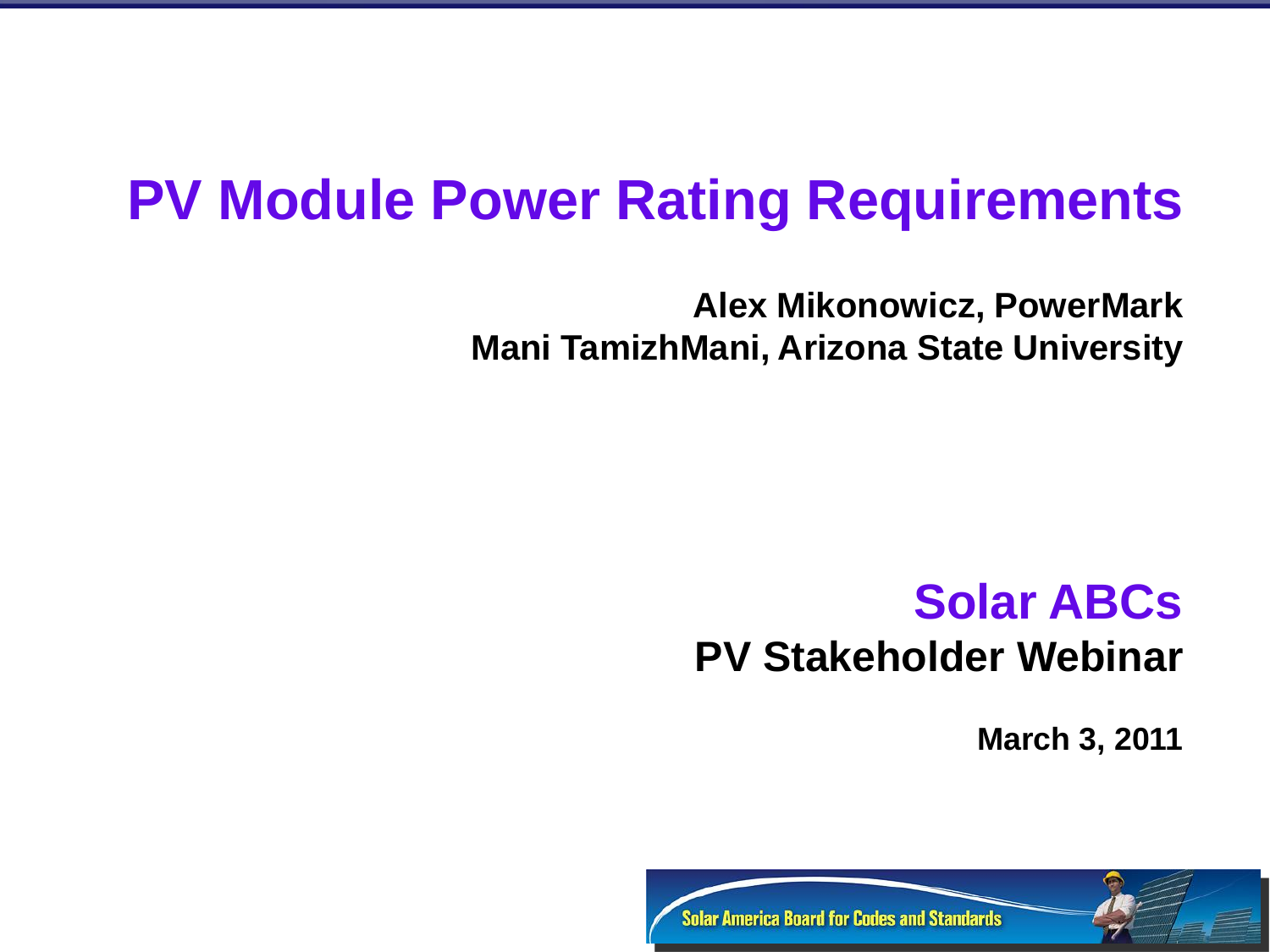### **Objective:**

**Develop a Solar ABCs Power Rating policy statement, establishing requirements for the procurement of PV modules for consumers, states and organizations providing incentives for photovoltaic systems in the United States.**

### **Goals:**

**The goals of this policy statement are to:**

• **Increase customer awareness of the potential for discrepancy between the nameplate rating and performance of delivered PV modules. Define a reasonable expectation for the consistency of these numbers;**

• **Increase customer awareness of the power ratings that are made available to them as a result of the IEC 61853-1 standard. Empower customers to better compare the performance of modules under a range of conditions;**

• **Improve the bankability and reduce the risk of investments in PV systems by tightening the tolerance on module ratings.**

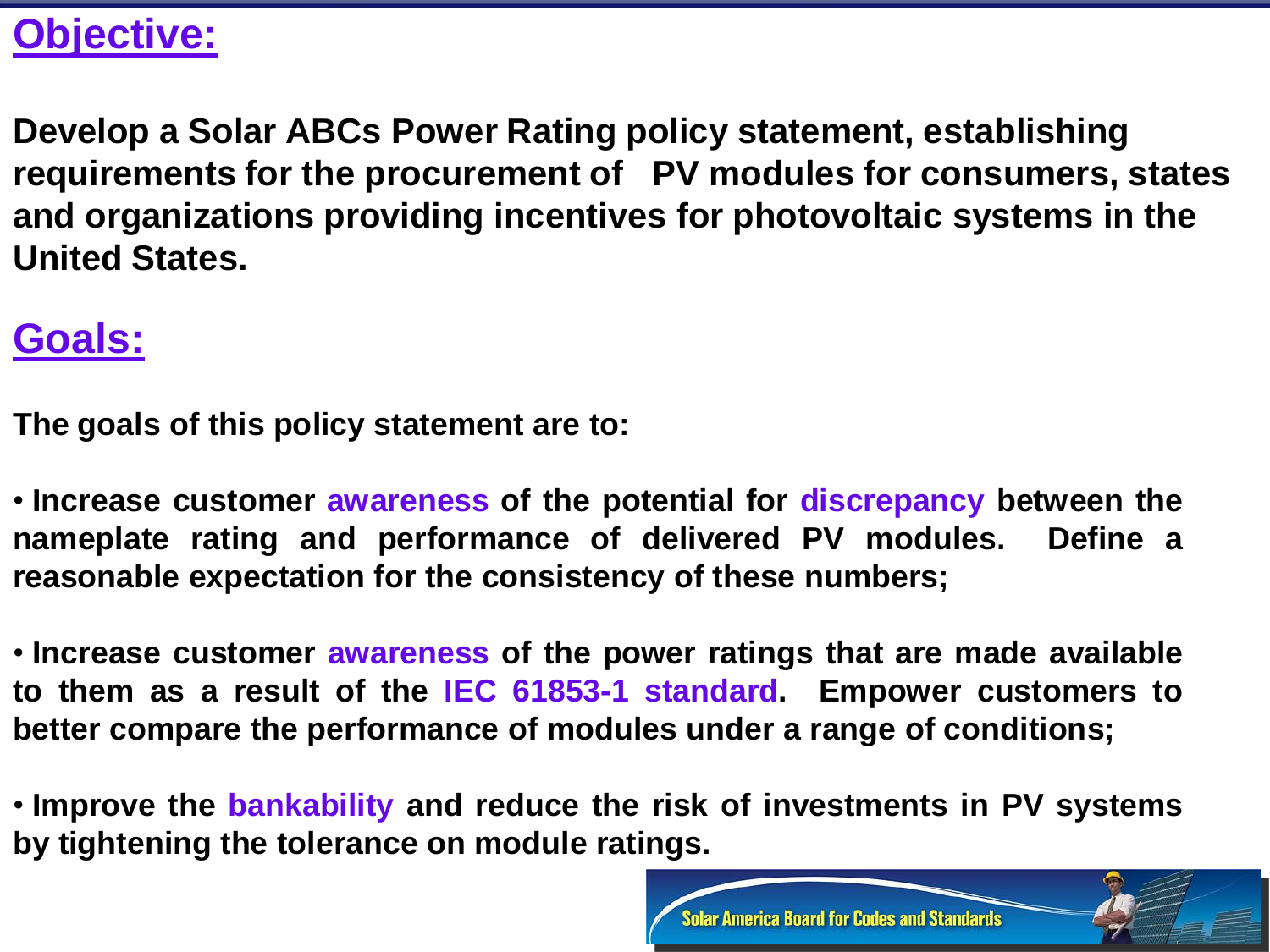### **Motivation for policy:**

**Without requiring a power rating tolerance policy, photovoltaic modules will continue to enter the domestic marketplace that may have a significantly lower power output than the module's rating indicates. This results in reduced performance of installed PV systems that will not meet consumers' expectations. If over-rating of modules continues to be an acceptable practice, the overall acceptance by the general population will be diminished and the overall movement towards solar energy jeopardized. In addition, without power rating data at various low/high irradiance and temperature conditions, the energy collection predictions for installed PV modules and systems will not be accurate.**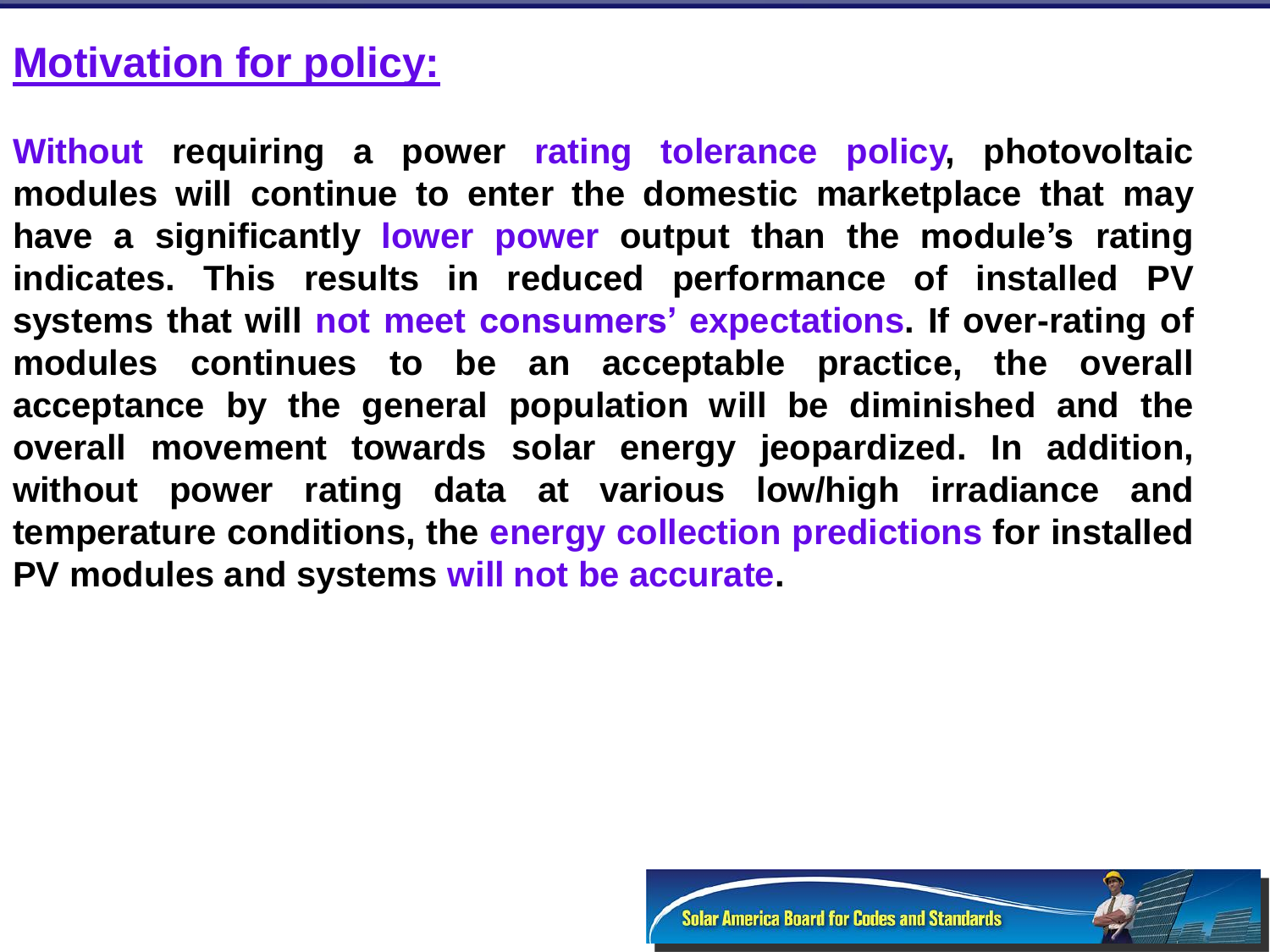# **PAST**

#### **Allowed nameplate tolerance in the Past**

**Measured power = Nameplate rated power +/- 10%**

**Past practice by manufacturers (example)**

**Nameplate rated power: 100W Measured power: > 90W ~ < 110W**

**Reason for the past allowed tolerance**

• **Reproducibility error between test labs was high due to high measurement uncertainties!**

• **Modules were primarily used in the standalone systems**

**Past market issue**

• **Measured power: Tended to be towards 90W but priced at 100 W (see FSEC's data next page)**

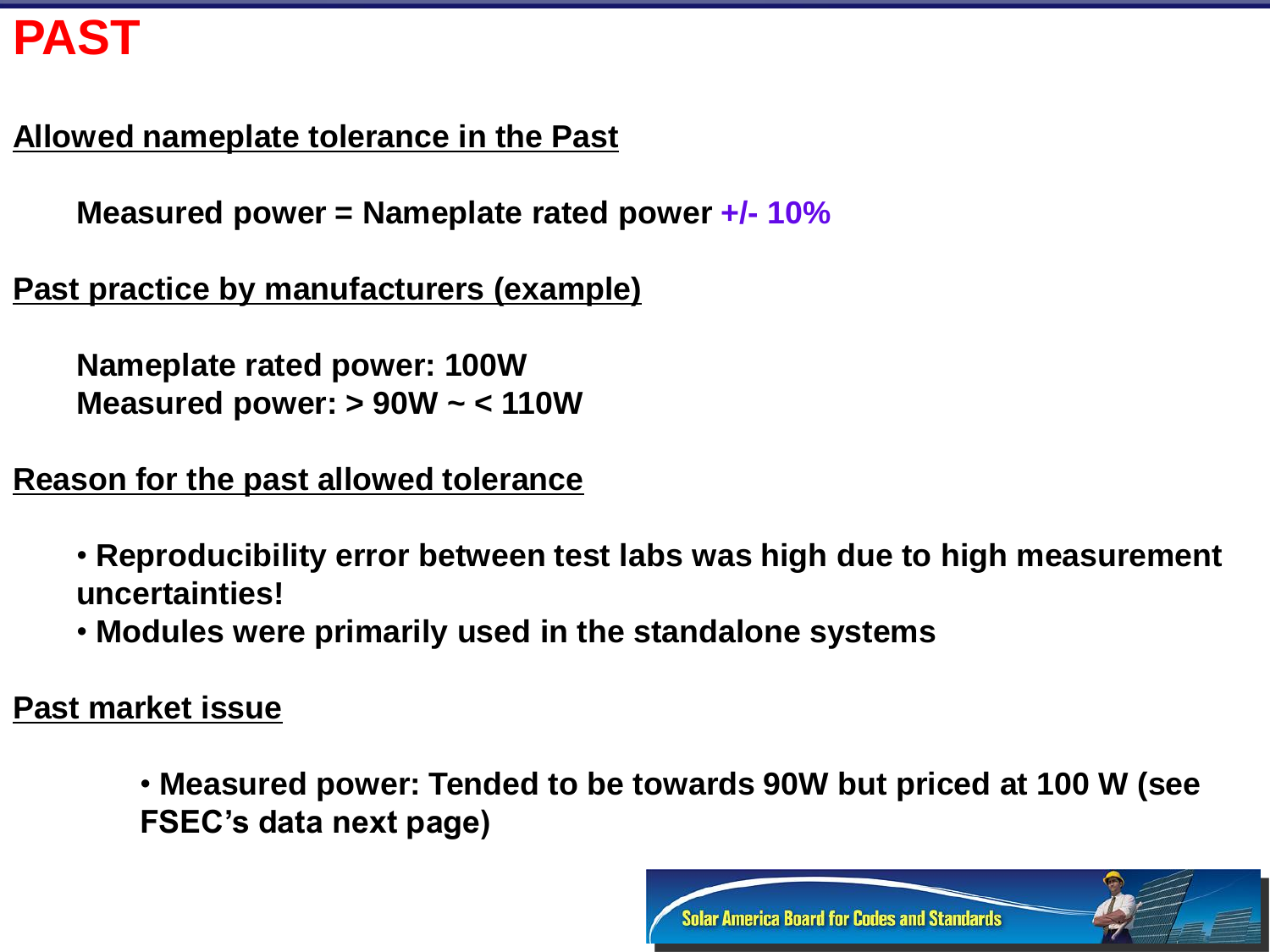#### **Past market issue**



Source: FSEC & BEW Engineering

**Solar America Board for Codes and Standards**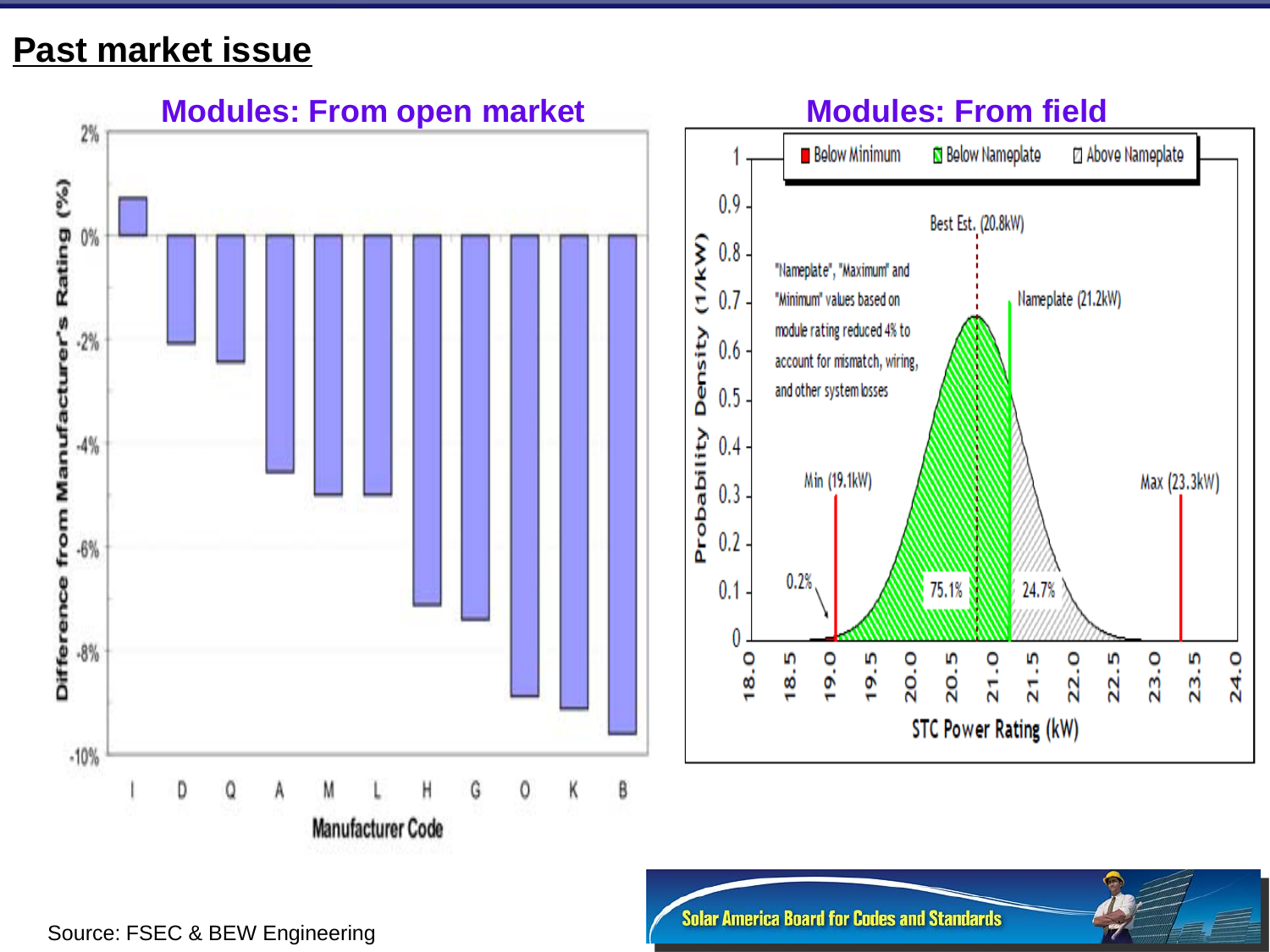# *Solar ABCs' Previous Policy (November 2008)*

**"The permissible deviation from module nameplate output for current, power, and voltage for modules installed in the U.S. shall be 5%. A more detailed** *Solar ABCs* **policy shall be developed to address related issues such as stabilization, measurement uncertainty, warrantees and other issues."**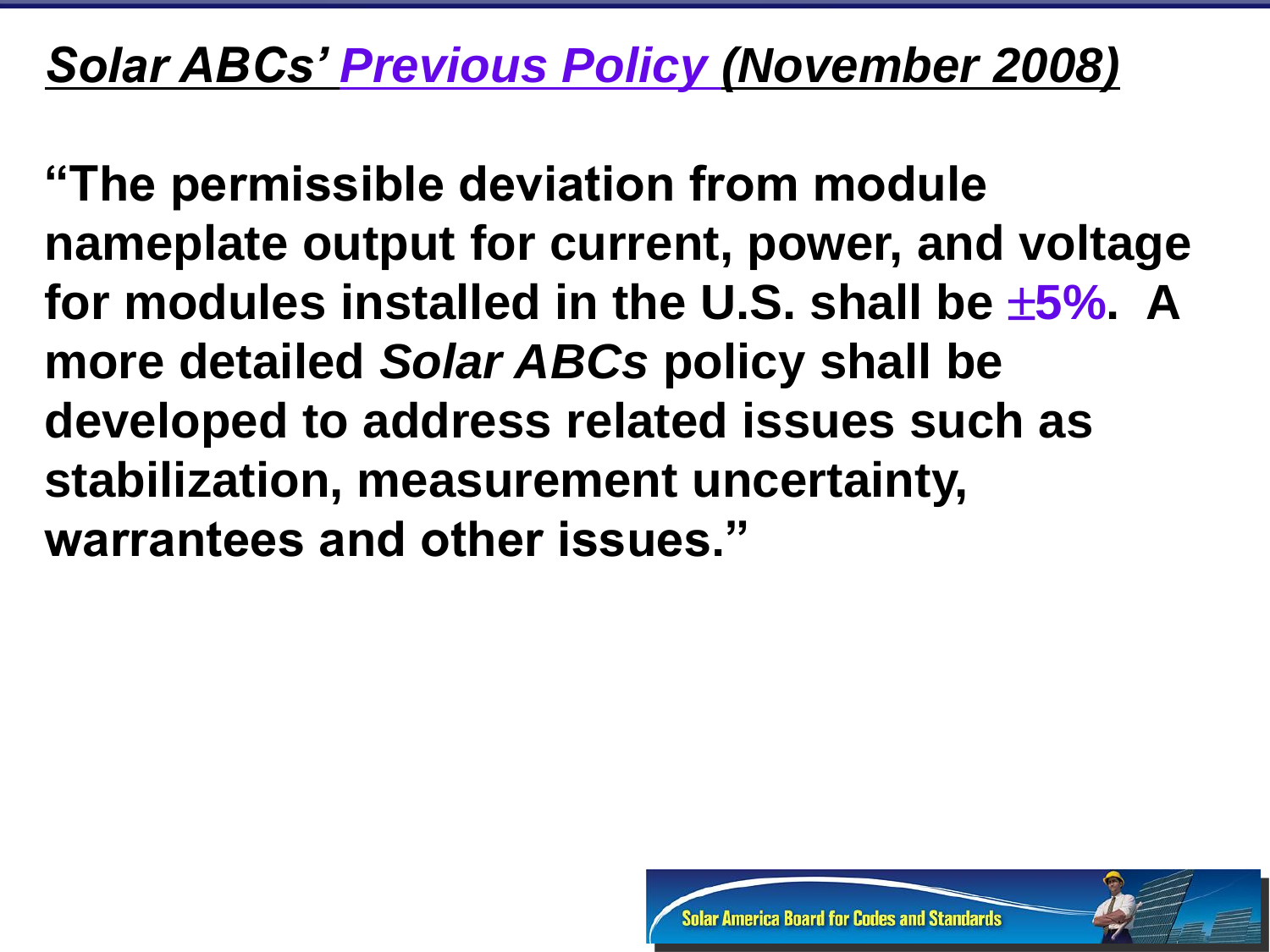# **PRESENT**

• **Reproducibility error between test labs is now smaller (for example, +/- 3% for c-Si;** *see NREL's round robin data***)**

• **Nameplate tolerance is, typically, low (+/- 3% for c-Si) (***see manufacturers' nameplate tolerance data***)**

• **Independently measured power of power plant modules is equal to or higher than 3% below nominal (***see European power plant data from an independent lab***)**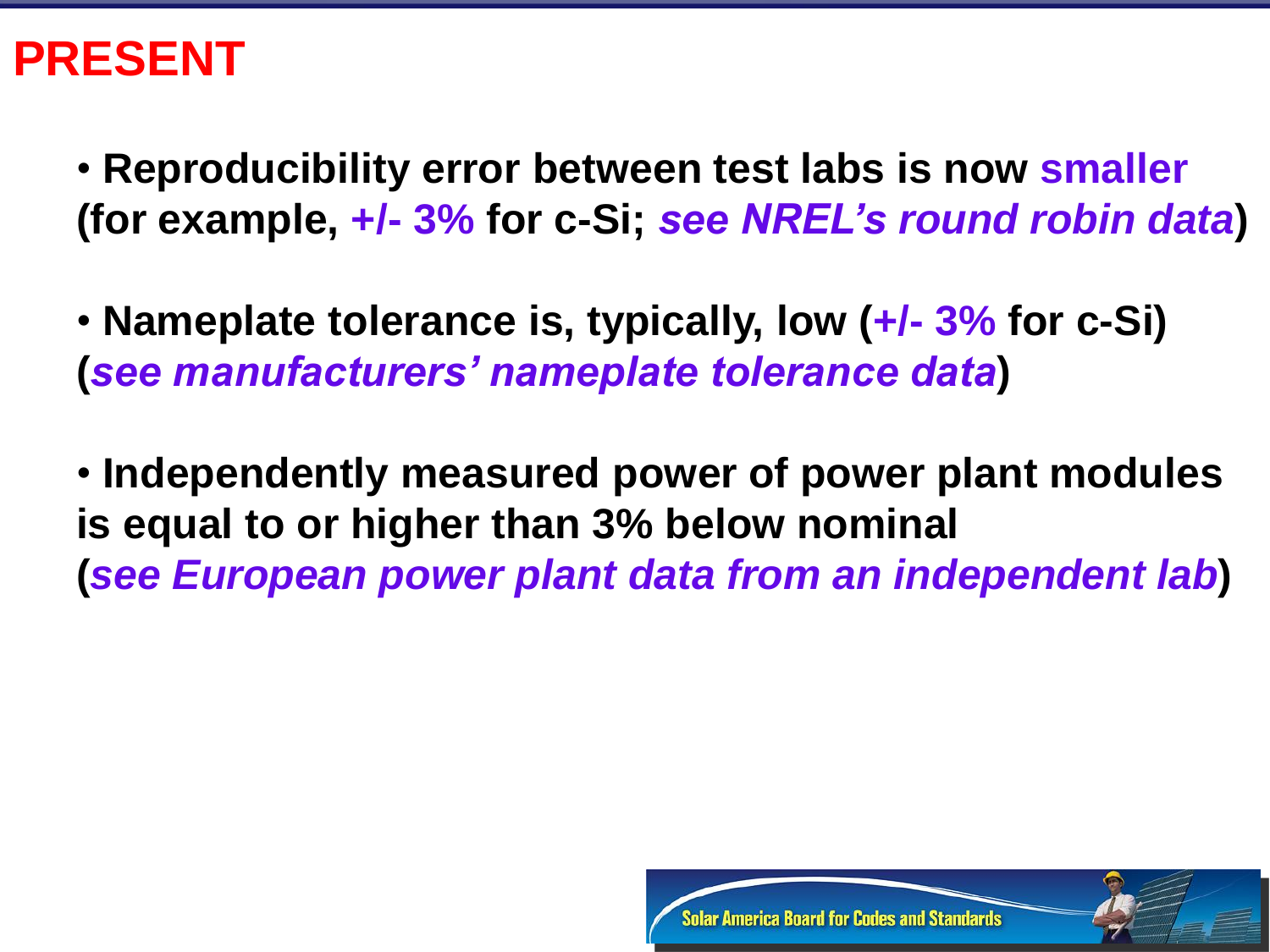#### **Reproducibility Error – SMALLER!**

#### **NREL Round Robin Testing – 2006 (WCPEC4-2006)**

|                     | $\leq$ Pmax>, W | <b>NREL</b> | <b>SNL</b> | <b>ASU</b> | <b>FSEC</b> | <b>ESTI</b> | <b>LEEE</b> | <b>TUV</b> | <u>ISE</u> | <u>JET</u> | <b>NREL</b> |
|---------------------|-----------------|-------------|------------|------------|-------------|-------------|-------------|------------|------------|------------|-------------|
|                     |                 | pre         |            |            |             |             |             |            |            |            | post        |
| <b>Mono-Si</b>      |                 |             |            |            |             |             |             |            |            |            |             |
| <b>SIE0577</b>      | 66.84           | $-2.9$      | 3.2        | 1.6        | $-4.2$      | 0.4         | $-0.2$      | $-0.2$     | 0.8        | 1.3        | $-2.6$      |
| <b>SIE0586</b>      | 67.22           | $-3.2$      | 2.9        | 1.3        | $-4.2$      | 0.4         | 0.6         | $-0.6$     | 0.7        | 1.7        | $-2.8$      |
| <b>Thin Film Si</b> |                 |             |            |            |             |             |             |            |            |            |             |
| AsP0123             | 51.54           | $-3.5$      | 1.7        | 0.7        |             | 0.9         | $-1.4$      | 0.3        | 0.8        | $-0.6$     | $-2.4$      |
| AsP0247             | 52.87           | $-3.1$      | 1.8        | 0.6        |             | 1.4         | $-1.5$      | 0.1        | 0.6        | $-0.9$     | $-2.1$      |
| a-Si/a-Si:Ge        |                 |             |            |            |             |             |             |            |            |            |             |
| <b>BPS4213</b>      | 41.04           | 4.8         | $-0.3$     | 2.3        |             | $-7.2*$     |             | 3.3        |            |            | 1.8         |
| <b>BPS4223</b>      | 36.82           | 3.7         | 1.8        | 3.7        |             | $-3.3*$     |             | $-3.9$     |            |            | 1.6         |
| a-Si/a-Si/a-Si      |                 |             |            |            |             |             |             |            |            |            |             |
| USSC <sub>234</sub> | 19.24           | 3.2         | $-0.6$     | $-0.2$     |             | $-7.8*$     |             | 9.1        |            |            | $-0.5$      |
| <b>USSC382</b>      | 19.41           | 2.7         | $-0.5$     | $-0.6$     |             | $-7.2*$     |             | 8.7        |            |            | $-0.5$      |
| <b>CdTe</b>         |                 |             |            |            |             |             |             |            |            |            |             |
| BP4405              | 84.13           | 0.1         | $-0.7$     | 4.7        |             | $-2.9$      |             | $-1.0$     |            |            | $-0.1$      |
| BP4505              | 87.96           | $-1.3$      | $-0.5$     | 4.1        |             | $-3.4$      |             | $-1.0$     |            |            | 0.7         |
| <b>CIS</b>          |                 |             |            |            |             |             |             |            |            |            |             |
| Sie9257             | 40.54           | $-3.3$      | 5.0        | 3.1        |             | $-3.1$      |             | $-1.3$     |            |            | $-3.7$      |
| Sie9260             | 40.10           | $-3.5$      | 7.6        | 4.2        |             | $-4.7$      |             | $-3.0$     |            |            | $-4.1$      |
| <b>Concentrator</b> |                 |             |            |            |             |             |             |            |            |            |             |
| PTEL#1              | 3.015           | 3.3         | 0.8        |            |             | $-3.8$      |             |            |            |            | 3.0         |
| PTEL#2              | 2.913           | $-0.3$      | 3.0        |            |             | $-7.3$      |             |            |            |            | 4.3         |

\* No spectral mismatch correction applied.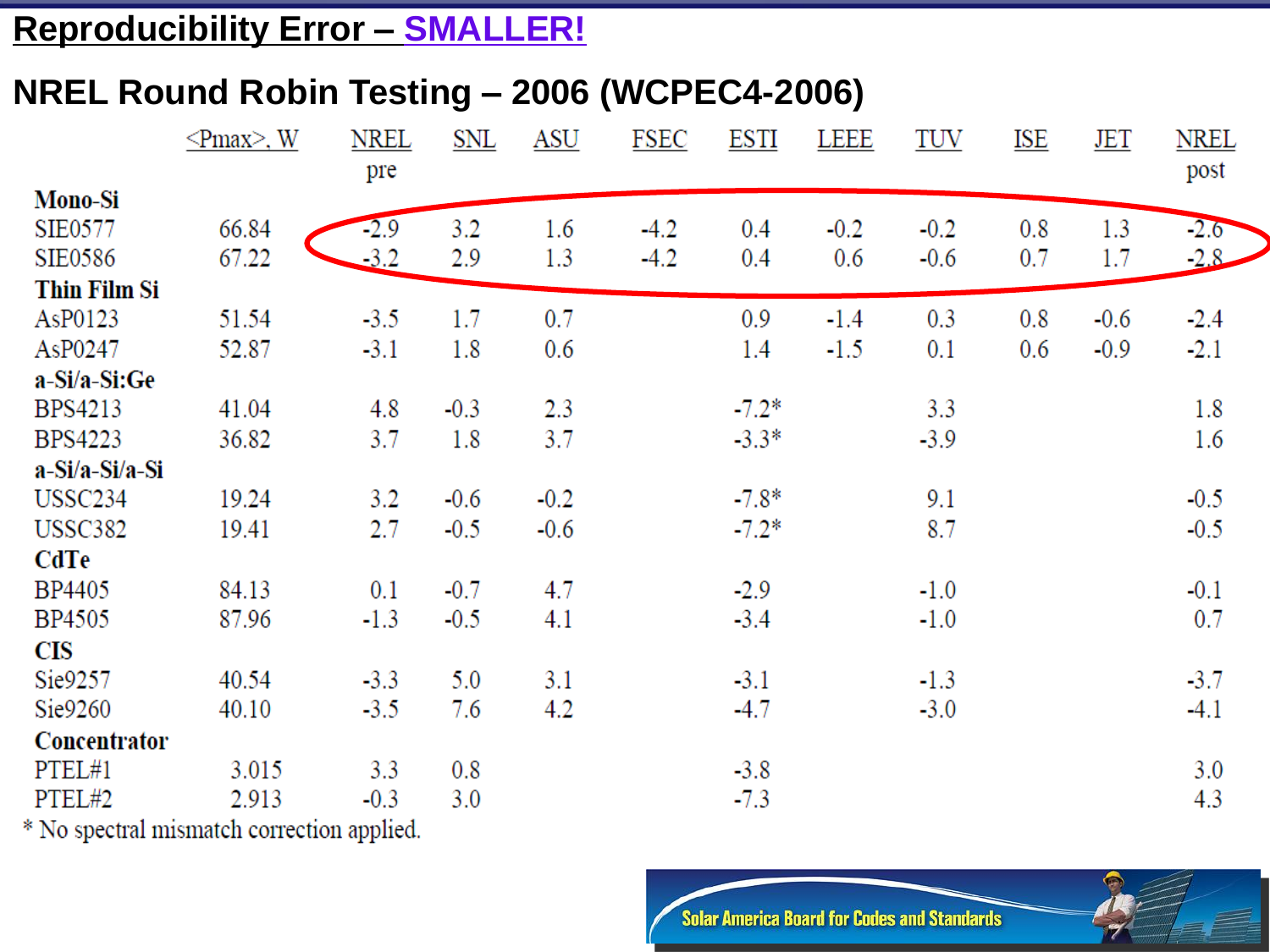**Nameplate tolerance of various major manufacturers (2010) – TYPICALLY +/- 3%!**

### **Manufacturer # 1**

 $\cdot$  **Nameplate tolerance =**  $\left(\frac{1}{2}\right)$  **- 3%** 

### **Manufacturer # 2**

• Nameplate tolerance = (+/- 3%)

### **Manufacturer # 3**

 $\cdot$  **Nameplate tolerance =**  $\left(\frac{1}{2}\right)$ 

### **Manufacturer # 4**

• **Nameplate tolerance =**  $5\%$  **and +10%** 

# **Manufacturer # 5**

• Nameplate tolerance =  $6\%$  and +5%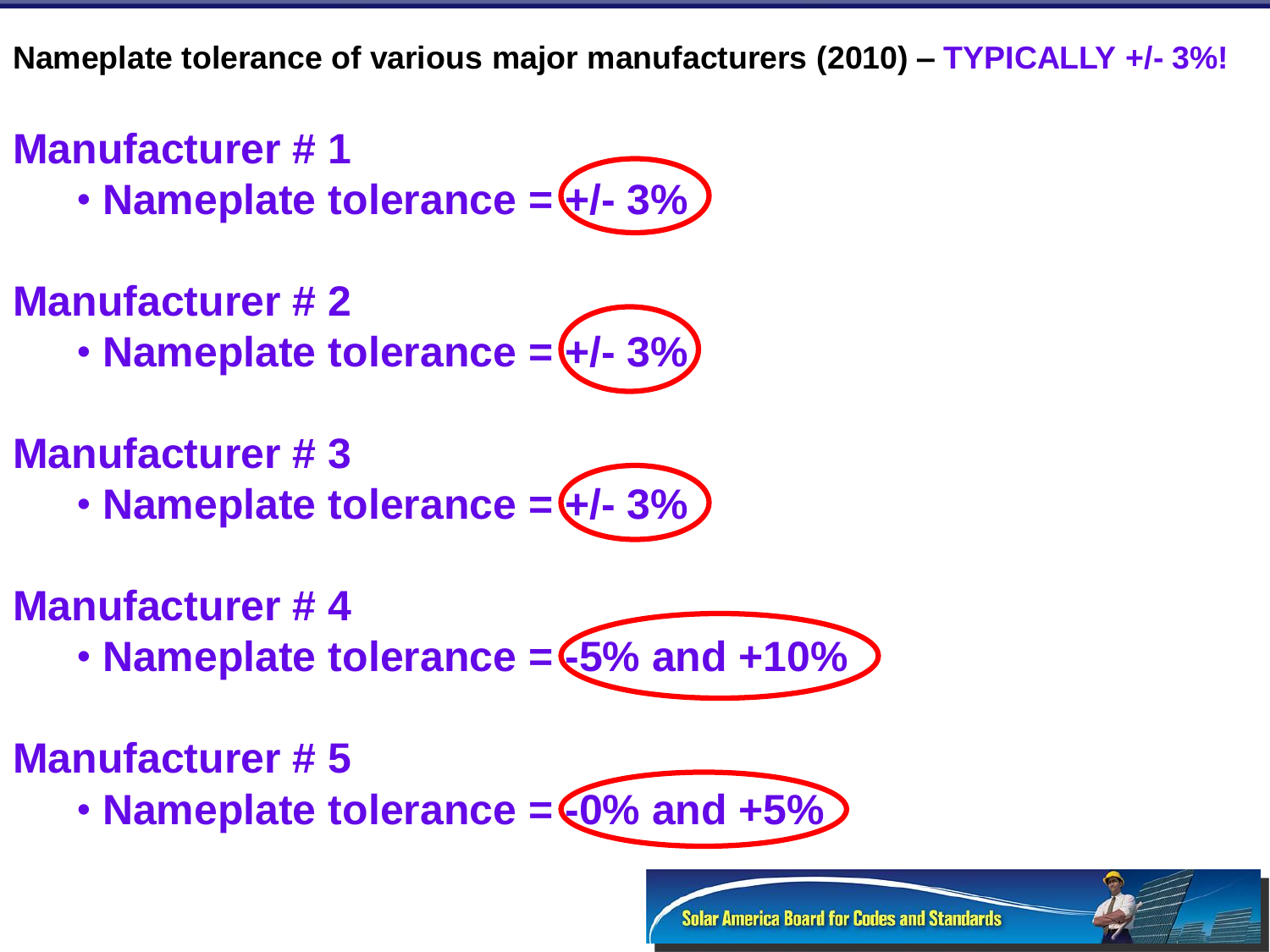**More than 99% of the European power plant modules have power equal to or higher than 3% below nominal!**



Source: TÜV Rheinland PV-Lab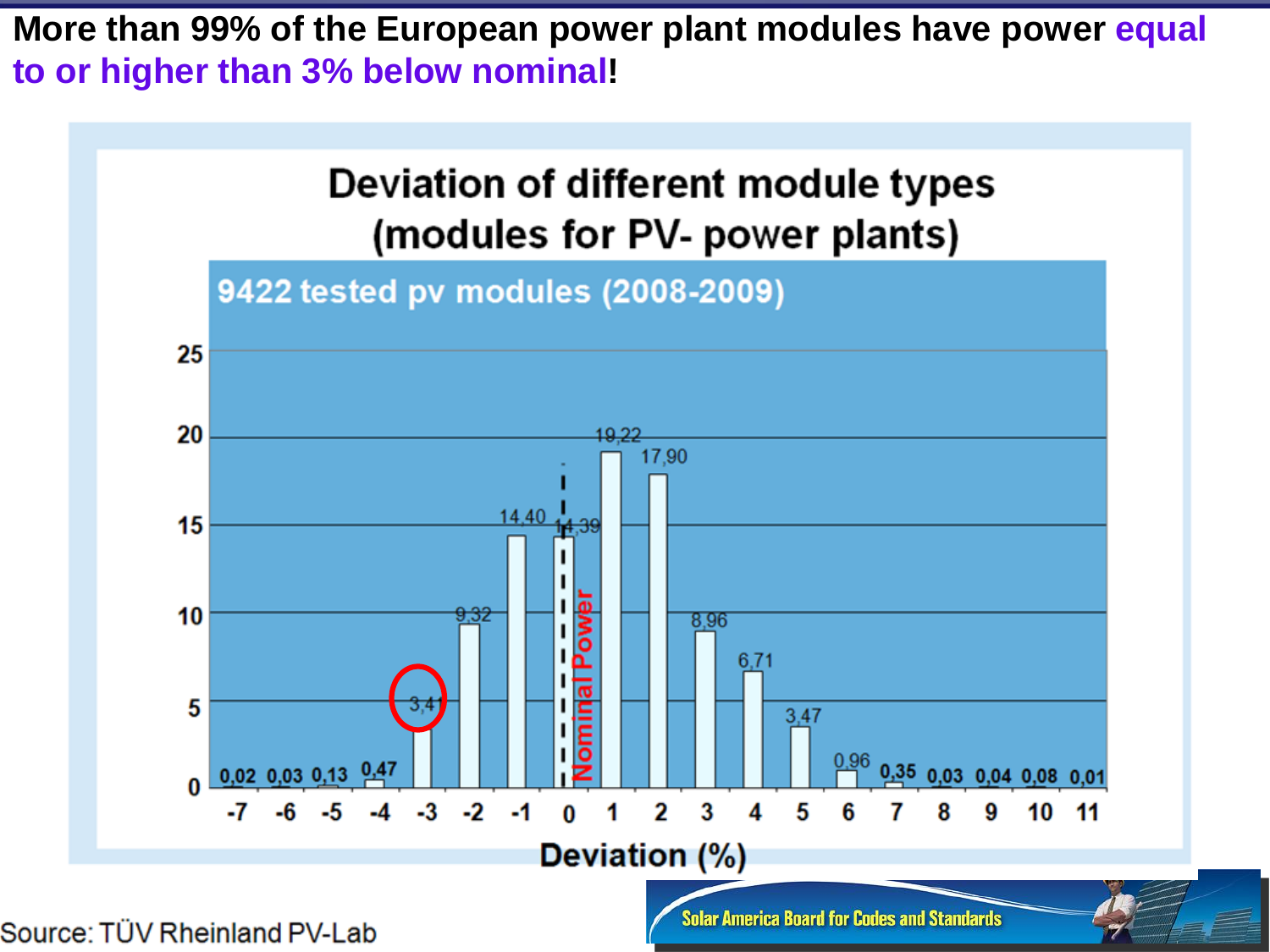**Existing Options and Their Issues for Module Power Rating Requirements**

**1) EN 50380 / IEC 61853-1: (Pmeasured,lab + m) ≥ (Prated - t) 2) California Energy Commission: (Prated – t) ≥ (Prated – 5%) Pflash,factory ≥ (Prated – 5%) (Pmeasured,lab + m) ≥ (Prated – 5%) Allows leniency on both sides of the equation and no limit is imposed for t. Allows leniency on both sides of the equation and assumes same measurement uncertainty for all the labs. Allows higher flash tolerance (5%) than needed (3%) Allows higher average tolerance (5%) than needed (0%)** 

**Solar America Board for Codes and Standards** 

**m = Laboratory measurement uncertainty t = Production tolerance**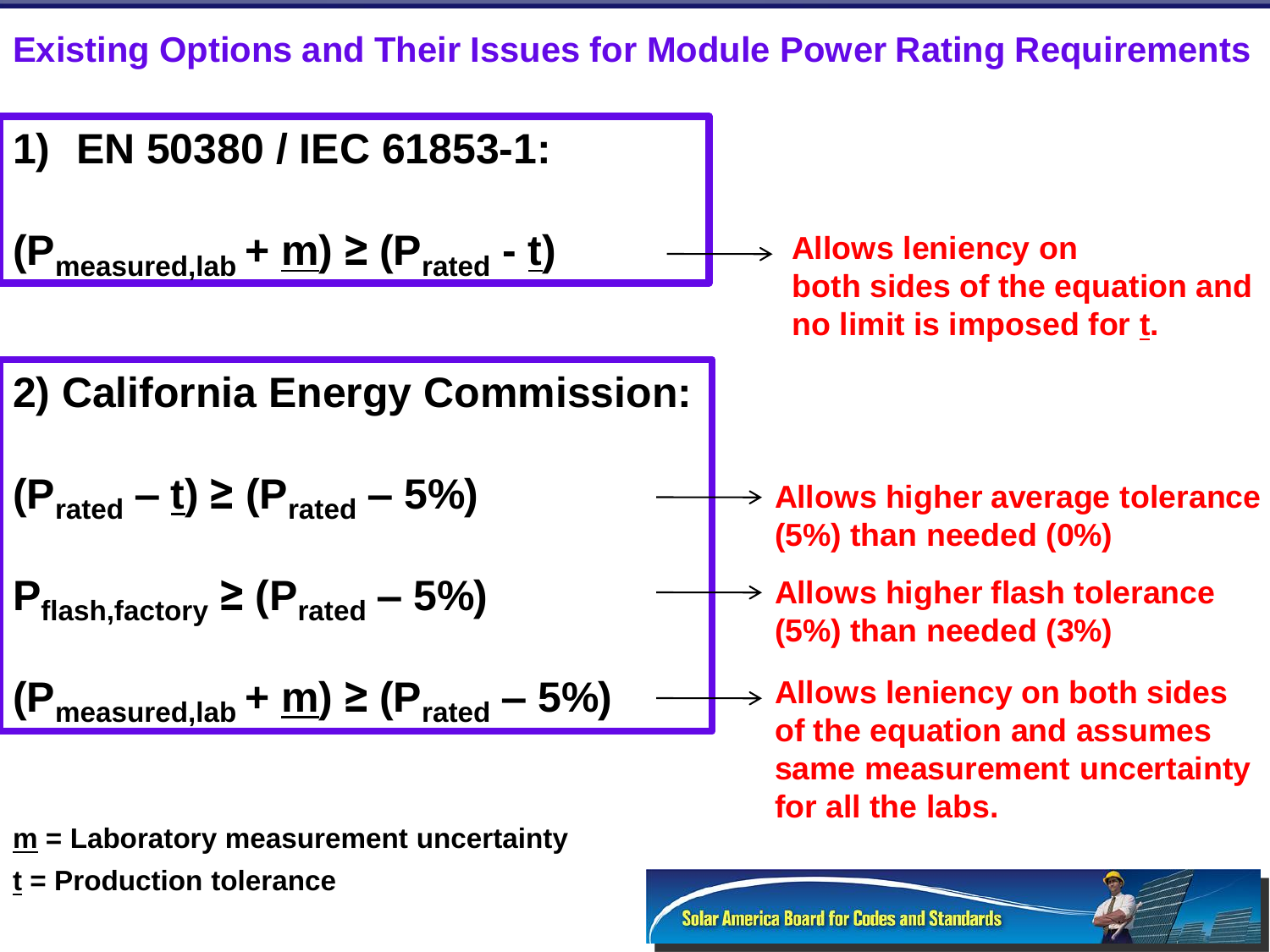# **Solar ABCs' DRAFT Policy Recommendation:**



# **Pmeasured,individual ≥ (Prated – 3% tolerance)**